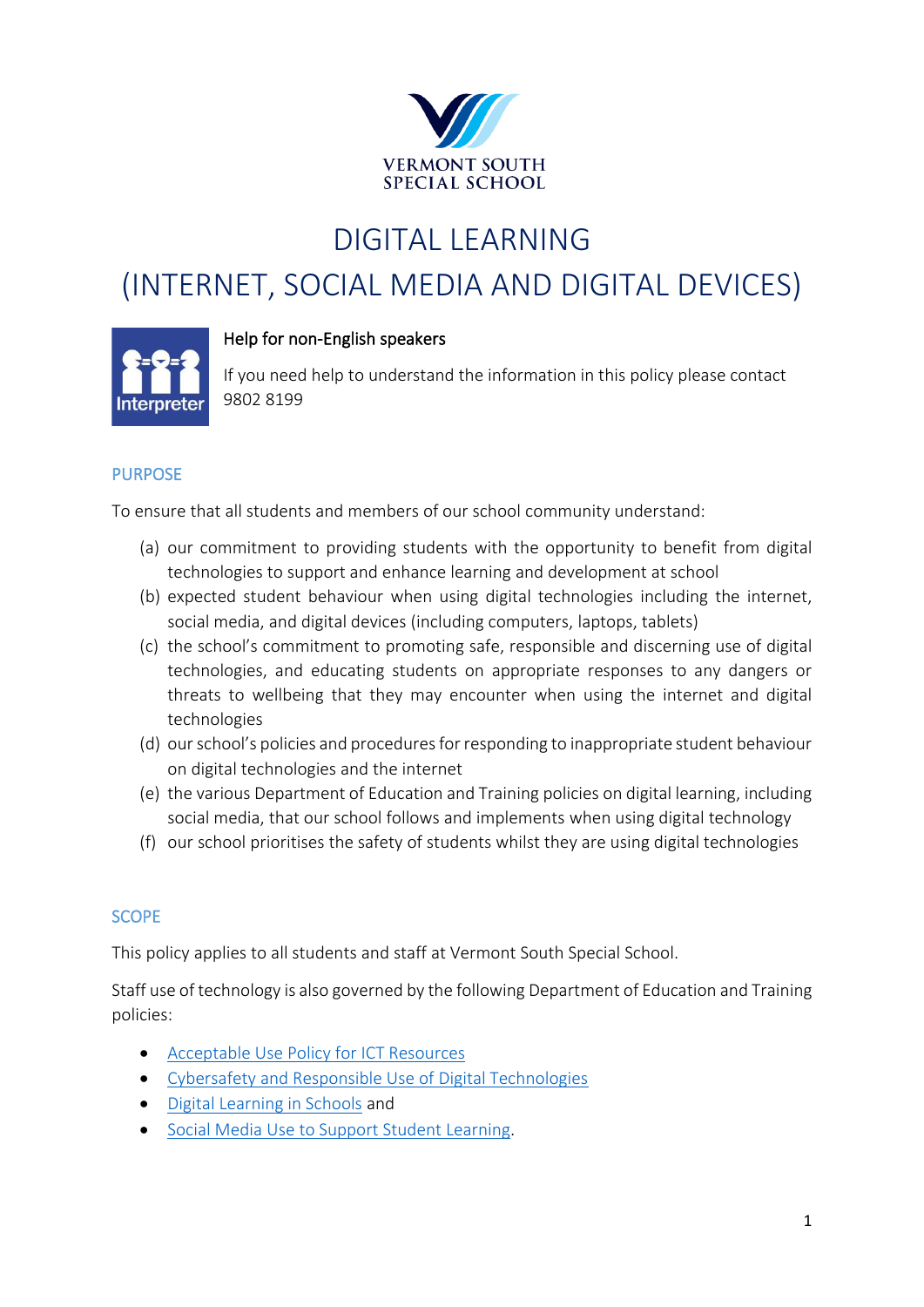Staff, volunteers and school councillors also need to adhere to codes of conduct relevant to their respective roles. These codes include:

- Vermont South Special School's Child Safety Code of Conduct
- [The Victorian Teaching Profession Code of Conduct](https://www.vit.vic.edu.au/__data/assets/pdf_file/0018/35604/Code-of-Conduct-2016.pdf) (teaching staff)
- [Code of Conduct for Victorian Sector Employees](https://www2.education.vic.gov.au/pal/code-conduct/overview) (staff)
- [Code of Conduct for Directors of Victorian Public Entities](https://www2.education.vic.gov.au/pal/school-council-conduct/policy) (school councillors)

# **DEFINITIONS**

For the purpose of this policy, "digital technologies" are defined as digital devices, tools, applications and systems that students and teachers use for learning and teaching; this includes Department of -provided software and locally sourced devices, tools and systems.

# **POLICY**

### Vision for digital learning at our school

The use of digital technologies is a mandated component of the Victorian Curriculum F-10.

Safe and appropriate use of digital technologies, including the internet, apps, computers and tablets, can provide students with rich opportunities to support learning and development in a range of ways.

Through increased access to digital technologies, students can benefit from learning that is interactive, collaborative, personalised, engaging and transformative. Digital technologies enable our students to interact with and create high quality content, resources and tools. It also enables personalised learning tailored to students' particular needs and interests and transforms assessment, reporting and feedback, driving new forms of collaboration and communication.

Vermont South Special School believes that the use of digital technologies at school allows the development of valuable skills and knowledge and prepares students to thrive in our globalised and inter-connected world. Our school's vision is to empower students to use digital technologies safely and appropriately to reach their personal best and fully equip them to contribute positively to society as happy, healthy young adults.

### iPads and Notebooks at Vermont South Special School

Foundation and Junior classes are supported by a 1:1 iPad program. Middle and Senior classes are supported by access to section iPads and 1:1 notebook program. iPads and notebooks are an important learning tool to support different learning activities.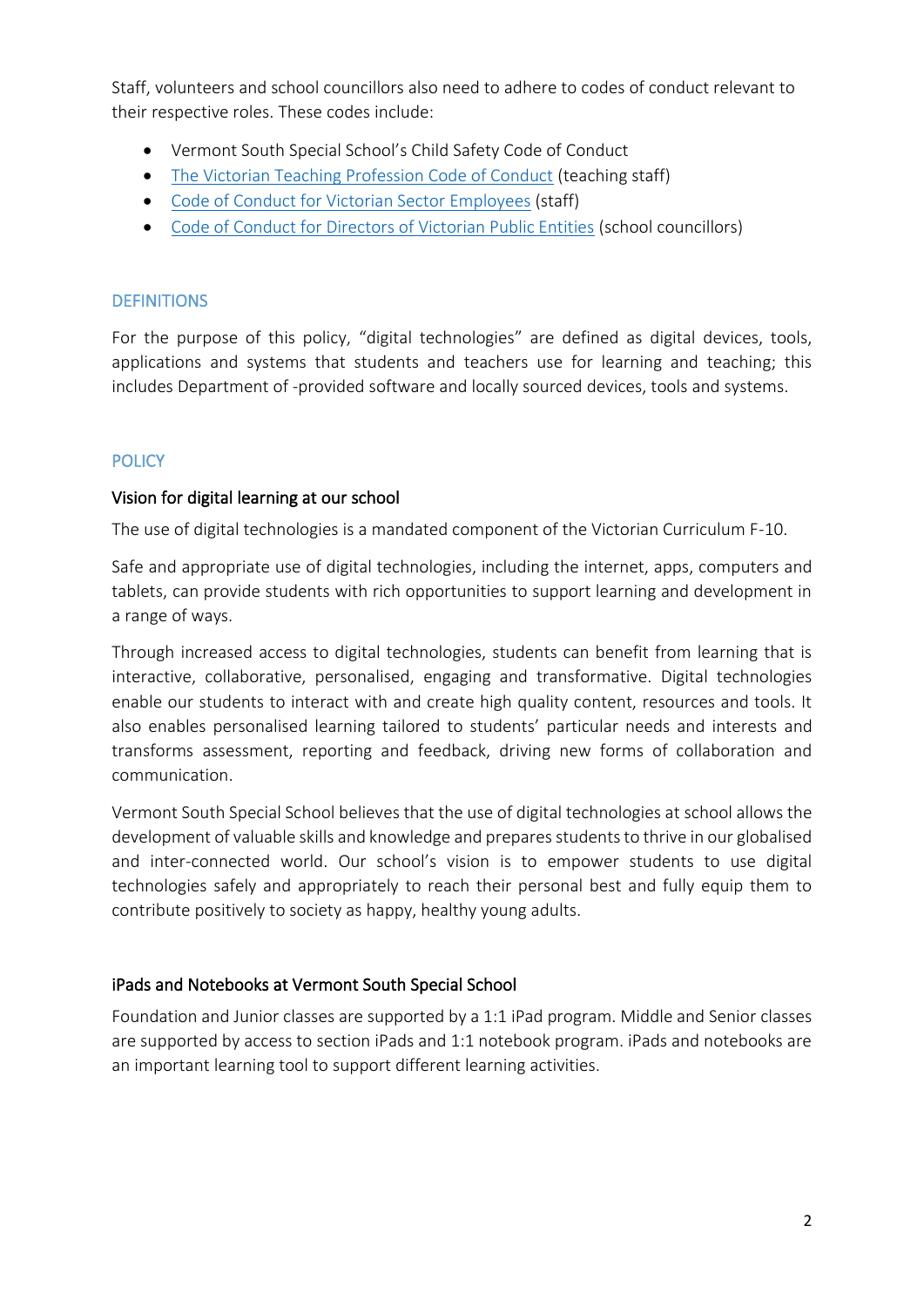# Safe and appropriate use of digital technologies

Digital technologies, if not used appropriately, may present risks to users' safety or wellbeing. At Vermont South Special School, we are committed to educating all students to use digital technologies safely, equipping students with the skills and knowledge to navigate the digital world.

At Vermont South Special School, we:

- use online sites and digital tools that support students' learning, and focus our use of digital technologies on being learning-centred
- use digital technologies in the classroom for specific purpose with targeted educational or developmental aims
- supervise and support students using digital technologies for their schoolwork
- effectively and responsively address any issues or incidents that have the potential to impact on the wellbeing of our students
- have programs in place to educate our students to be safe, responsible and discerning users of digital technologies, including eSmart digital licence, Personal and Cyber Safety programs
- educate our students about digital issues such as privacy, intellectual property and copyright, and the importance of maintaining their own privacy and security online
- actively educate and remind students of our *Student Engagement* policy that outlines our School's values and expected student behaviour, including online behaviours
- have an Acceptable Use Agreement (appendix to this policy) outlining the expectations of students when using digital technologies for their schoolwork
- use clear protocols and procedures to protect students working in online spaces, which includes reviewing the safety and appropriateness of online tools and communities and removing offensive content at the earliest opportunity
- educate our students on appropriate responses to any dangers or threats to wellbeing that they may encounter when using the internet and other digital technologies
- provide a filtered internet service at school to block access to inappropriate content
- refer suspected illegal online acts to the relevant law enforcement authority for investigation
- support parents and carers to understand the safe and responsible use of digital technologies and the strategies that can be implemented at home through regular updates in our newsletter, information sheets, website/school portal and information sessions.

Distribution of school owned devices to students and personal student use of digital technologies at school will only be permitted where students and their parents/carers have completed a signed Acceptable Use Agreement.

It is the responsibility of all students to protect their own password and not divulge it to another person. If a student or staff member knows or suspects an account has been used by another person, the account holder must notify the classroom teacher, and administration, immediately.

All messages created, sent or retrieved on the school's network are the property of the school. The school reserves the right to access and monitor all messages and files on the computer system, as necessary and appropriate. Communications including text and images may be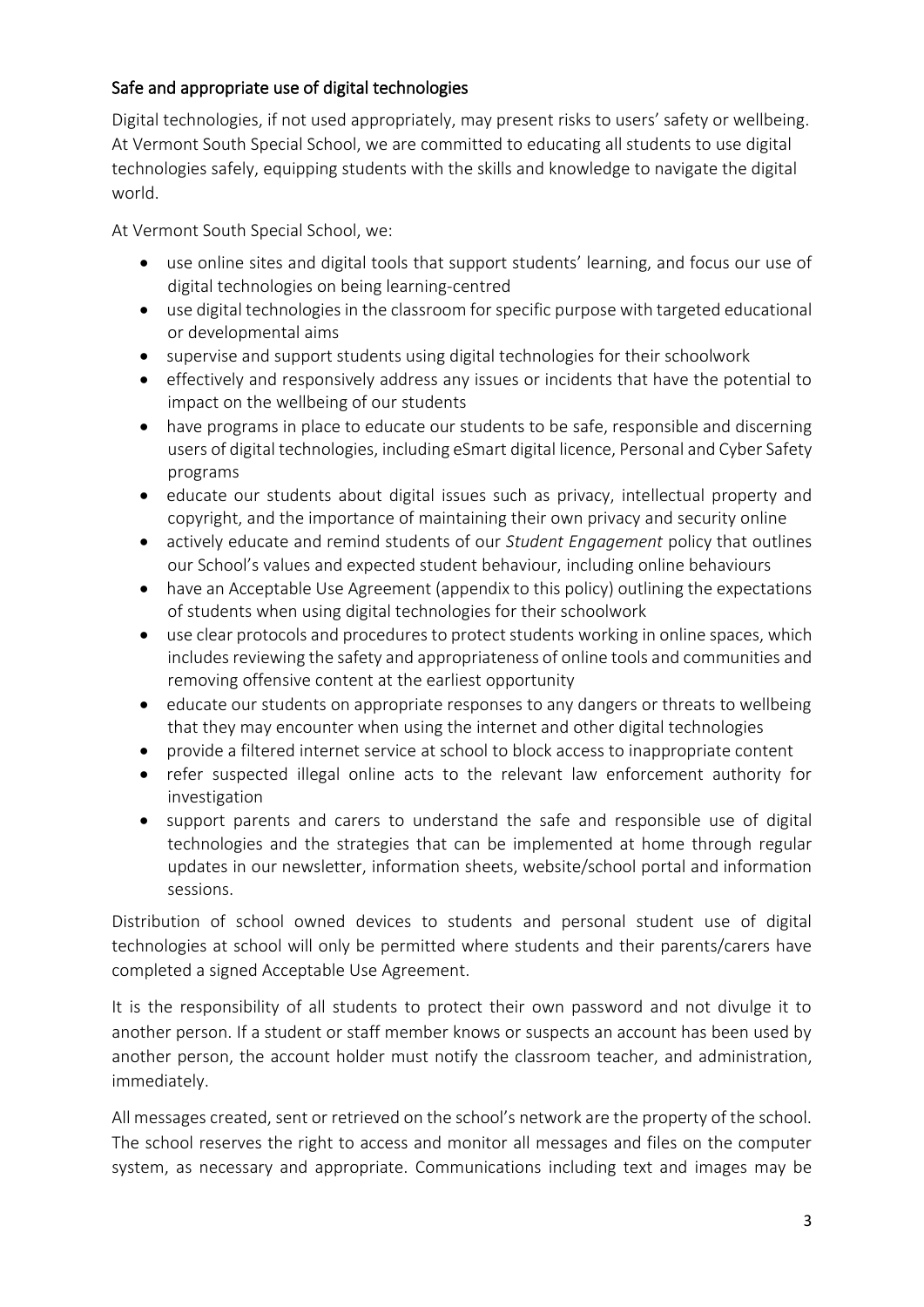required to be disclosed to law enforcement and other third parties without the consent of the sender.

Information on supervision arrangements for students engaging in digital learning activities is available in our Yard Duty and Supervision Policy.

### Social media use

Our school follows the Department of Education and Training policy on [Social Media Use to](https://www2.education.vic.gov.au/pal/social-media/policy)  [Support Learning](https://www2.education.vic.gov.au/pal/social-media/policy) to ensure social media is used safely and appropriately in student learning and to ensure appropriate parent notification occurs or, where required, consent is sought. Where the student activity is visible to the public, it requires consent.

In accordance with the Department of Education and Training policy on social media, staff will not 'friend' or 'follow' a student on a personal social media account, or accept a 'friend' request from a student using a personal social media account unless it is objectively appropriate, for example where the student is also a family member of the staff.

If a staff member of our school becomes aware that a student at the school is 'following' them on a personal social media account, Department of Education and Training policy requires the staff member to ask the student to 'unfollow' them, and to notify the school and/or parent or carer if the student does not do so.

# Student behavioural expectations

When using digital technologies, students are expected to behave in a way that is consistent with Vermont South Special School's *Statement of Values, the School Behaviour Matrix, Student Wellbeing and Engagement* policy, and *Bullying Prevention* policy.

When a student acts in breach of the behaviour standards of our school community (including cyberbullying, using digital technologies to harass, threaten or intimidate, or viewing/posting/sharing of inappropriate or unlawful content), Vermont South Special School will institute a staged response, consistent with our student engagement and behaviour policies*.*

Breaches of this policy by students can result in a number of consequences which will depend on the severity of the breach and the context of the situation. This includes:

- removal of network access privileges
- removal of email privileges
- removal of internet access privileges
- removal of printing privileges
- other consequences as outlined in the school's *Student Wellbeing and Engagement* and *Bullying Prevention* policies.

# **COMMUNICATION**

This policy will be communicated to our school community in the following ways:

- Available publicly on our school's website
- Included in staff induction and child safety training processes
- Discussed at staff briefings/meetings as required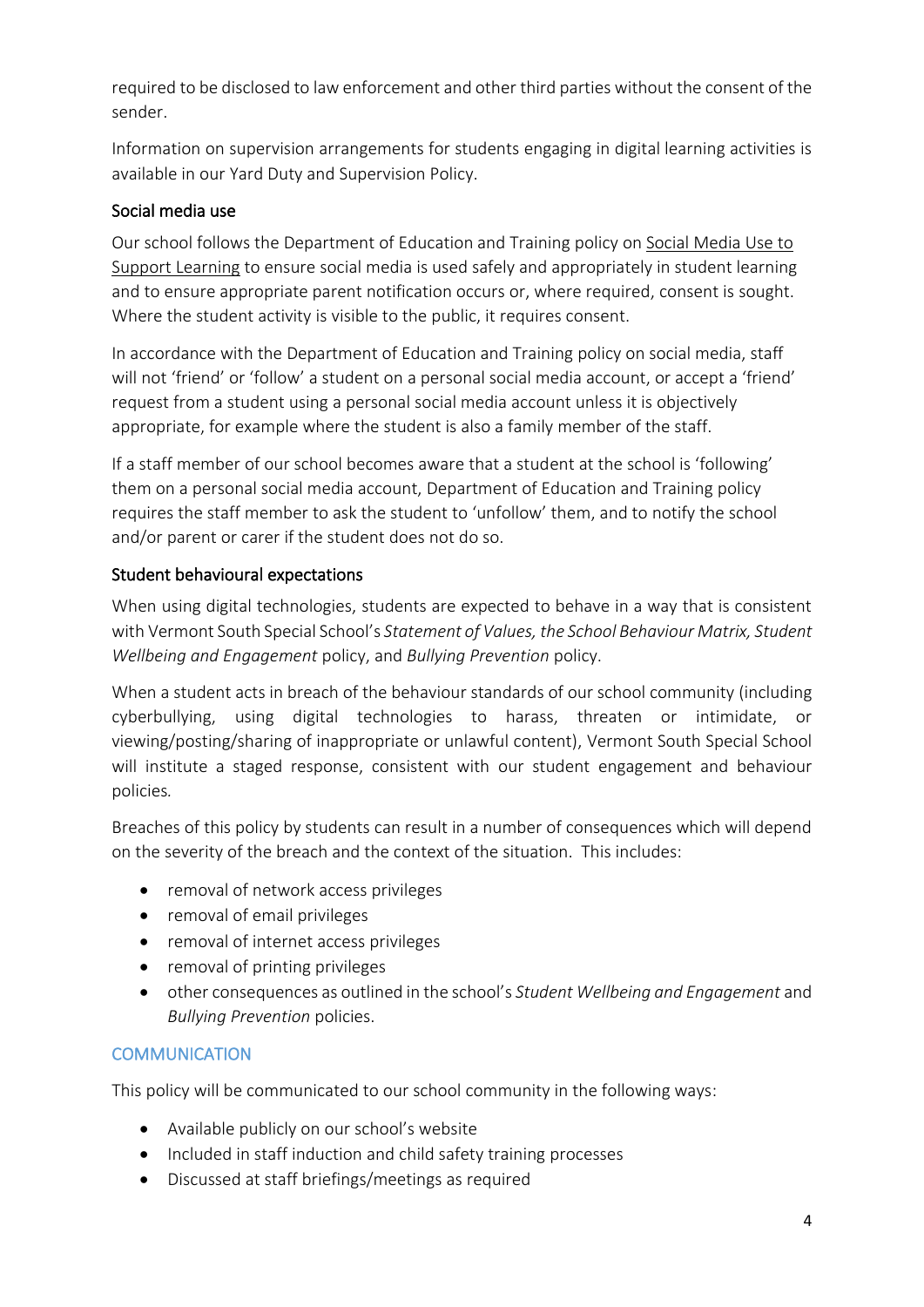- Included in our staff handbook/manual
- Discussed at parent information nights/sessions
- Included in transition and enrolment packs
- Included as annual reference in the school newsletter
- Made available in hard copy from school administration upon request

#### POLICY REVIEW AND APPROVAL

| Policy last reviewed       | May 2022                                        |
|----------------------------|-------------------------------------------------|
| Consultation               | School Council June 2022                        |
|                            | Community consultation via website June 2022    |
|                            | Community consultation via newsletter June 2022 |
| Approved by                | Principal                                       |
| Next scheduled review date | May 2024                                        |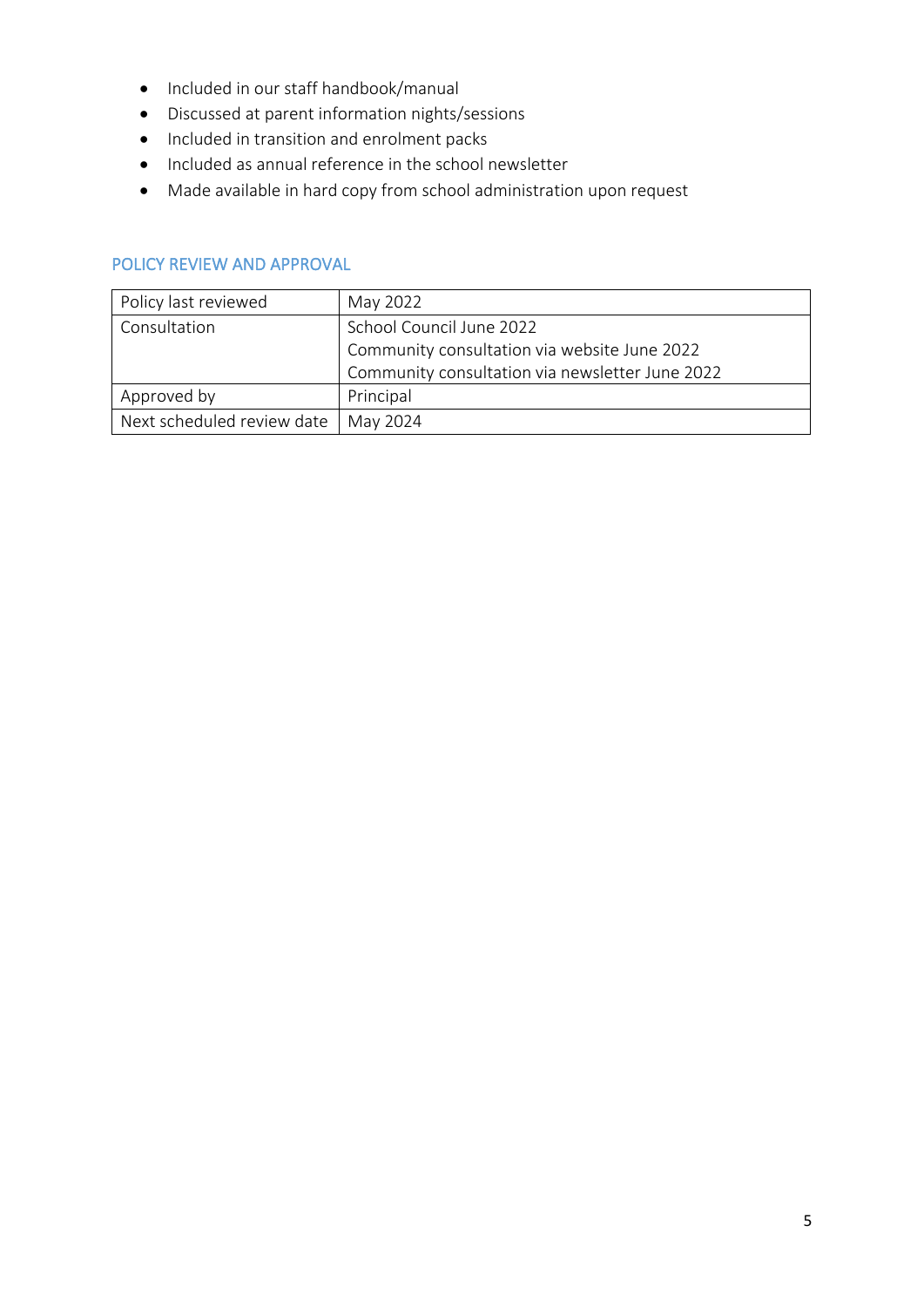#### ANNEXURE A: ACCEPTABLE USE AGREEMENT

#### Acceptable Use Agreement

At Vermont South Special School. we support the right of all members of the school community to access safe and inclusive learning environments, including digital and online spaces. This form outlines the School's roles and responsibilities in supporting safe digital learning, as well as the expected behaviours we have of our students when using digital or online spaces.

At our School we:

- Have a Student Wellbeing and Engagement Policy that outlines our School's values and expected student behaviour. This Policy includes online behaviours.
- Have programs in place to educate our students to be safe and responsible users of digital technologies *(eSmart Digital License, Personal Safety program, Cyber Safety Program)*
- Educate our students about digital issues such as online privacy, intellectual property and copyright
- Supervise and support students using digital technologies in the classroom
- Use clear protocols and procedures to protect students working in online spaces. This includes reviewing the safety and appropriateness of online tools and communities, removing offensive content at earliest opportunity, and other measures
- Provide a filtered internet service to block inappropriate content. We acknowledge, however, that full protection from inappropriate content cannot be guaranteed
- Use online sites and digital tools that support students' learning
- Address issues or incidents that have the potential to impact on the wellbeing of our students
- Refer suspected illegal online acts to the relevant Law Enforcement authority for investigation
- Support parents and carers to understand safe and responsible use of digital technologies and the strategies that can be implemented at home. The following resources provide current information from both the [Department of Education &](http://www.education.vic.gov.au/about/programs/bullystoppers/Pages/parentmodules.aspx)  [Training](http://www.education.vic.gov.au/about/programs/bullystoppers/Pages/parentmodules.aspx) and The Children's eSafety Commission:
	- o [Bullystoppers Parent Interactive Learning Modules](http://www.education.vic.gov.au/about/programs/bullystoppers/Pages/parentmodules.aspx) [\(www.education.vic.gov.au/about/programs/bullystoppers/Pages/parentmod](http://www.education.vic.gov.au/about/programs/bullystoppers/Pages/parentmodules.aspx) [ules.aspx\)](http://www.education.vic.gov.au/about/programs/bullystoppers/Pages/parentmodules.aspx)
	- o [iParent | Office of the Children's eSafety Commissioner](https://www.esafety.gov.au/education-resources/iparent)
	- o [\(https://www.esafety.gov.au/education-resources/iparent\)](https://www.esafety.gov.au/education-resources/iparent)